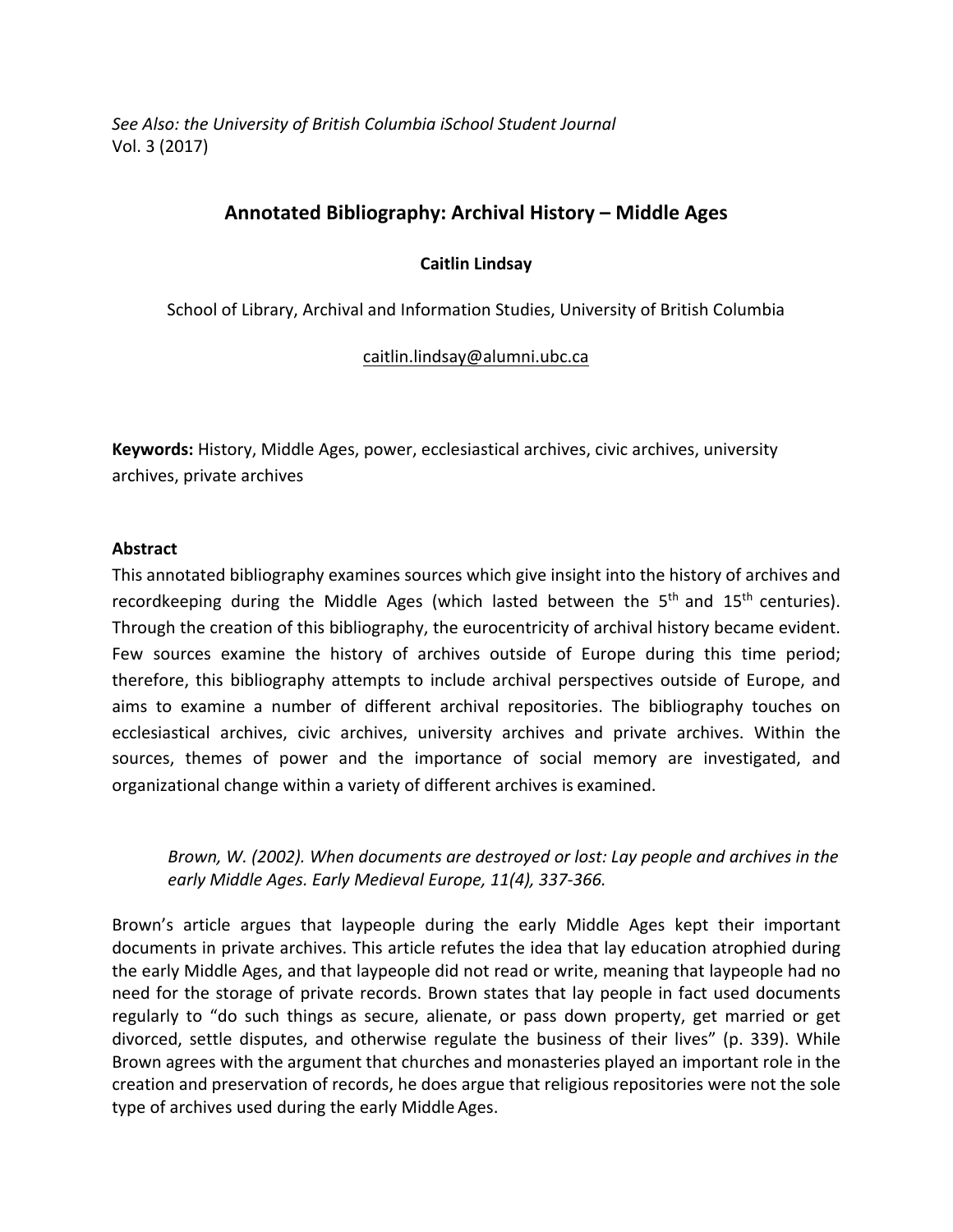Brown's article, focusing on the use and preservation of formula collections, which were model documents that, made generic, were used by private individuals as templates in the creation of their own documents, states that these collections of records were kept in private homes. Therefore, private individuals kept within their personal archives records that they understood as "vital to the security of their property holdings" (p. 351-352). Brown's article is useful in that it describes how and why records were kept in private holdings during the early Middle Ages; it is particularly useful when read with Douglas's 2009 article "Kepe wysly youre wrytyngys," as it provides evidence of private archives prior to the late Middle Ages, giving a fuller picture of the creation, use and preservation activities which occurred between the  $5<sup>th</sup>$  and  $16<sup>th</sup>$  centuries.

Brown's article is also an interesting break from Clanchy's argument in his 1980 "Tenacious Letters" article, as Brown makes clear that while the church and clergy played a large role in the creation of archives in Europe, the church was not the first, nor the only, source of document creation and preservation. Additionally, Brown's article supports Ketelaar's argument (2010, "Records out and archives in") as Brown examines the symbolic use of formula collections, focusing on the ways in which they acted as symbolic instances of social memory.

#### *Clanchy, M. T. (2013). The preservation and use of documents. (Third ed.), From Memory* to Written Record: England 1066-1307. 147-79. West Sussex: Wiley-Blackwell.

Clanchy's chapter "The preservation and use of documents", from his book *From Memory to Written Record* is a detailed account of the creation and use of archives in the High Middle Ages in England. Clanchy focuses on royal and ecclesiastical archives, arguing that while kings used documents for the business of running their governments, these documents were not usually considered records (and therefore not considered valuable to preserve). Clancy notes that the main occurrences of document preservation transpired in ecclesiastical archives, which saw records as "[assurances] of the continuity of institutions under God's providence" (p. 185).

Clanchy's chapter on archives provides readers with a detailed description of how royal and ecclesiastical archives were created, covering a section of information missing from his "Tenacious Letters" article. In particular, it gives readers an understanding of how these archives were organized, specifically in regards to how medieval users located records in these archives, a topic not covered in detail in any other source. Clanchy's book, however, does not speak at all about personal archives, which is a strange aspect considering his book claims to deal with all facets of medieval literacy, documentation and preservation. Clanchy's book, while being an excellent source on the details involved in Anglo-Saxon recordkeeping during the High Middle Ages, is best supplemented by other sources that can account for the use of personal archives (such as Douglas's article).

Clanchy, M.T. (Winter 1980/81). "Tenacious letters:" Archives and memory in the middle *ages." Archivaria, 11, 115-125.*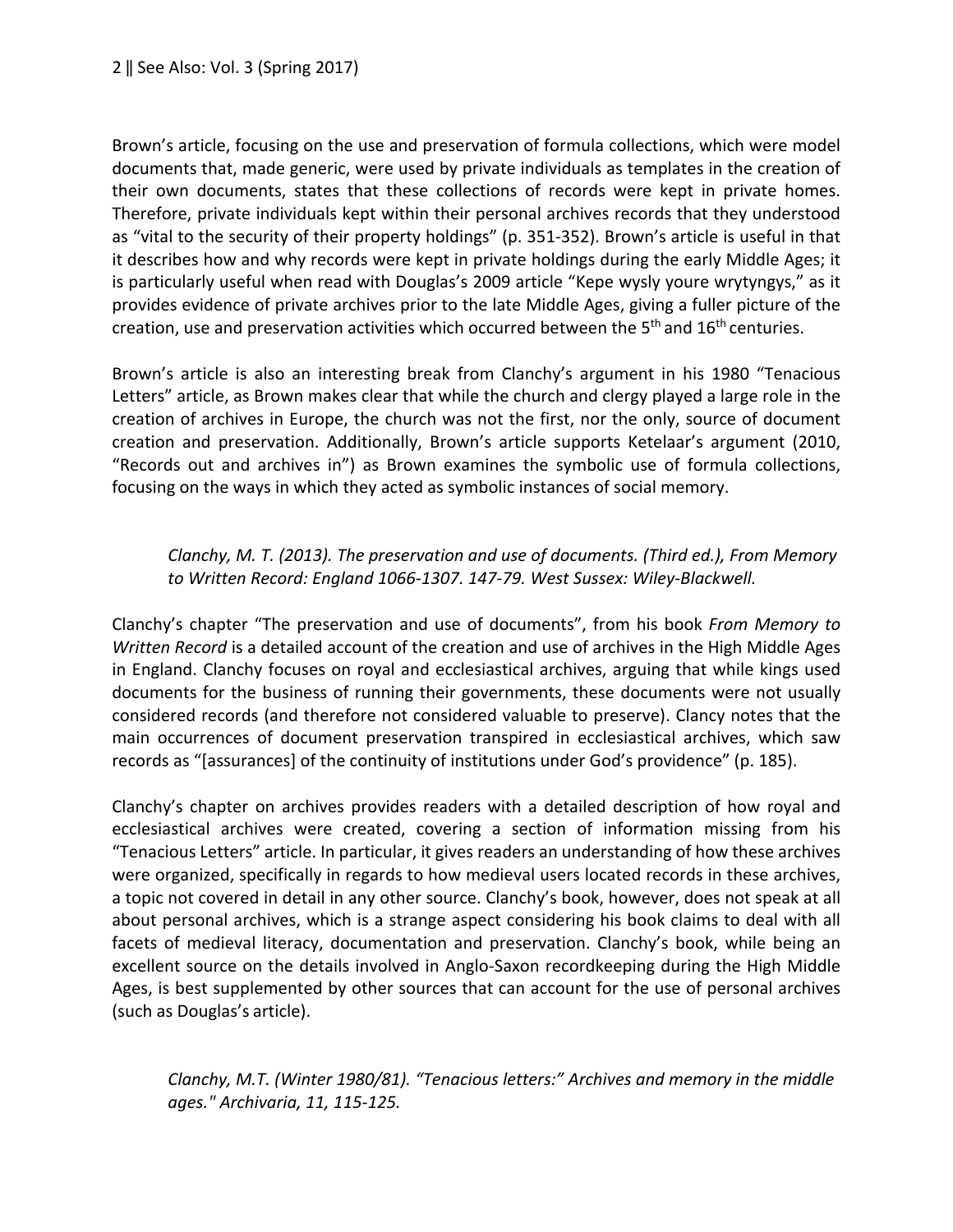Clanchy's article focuses on the development of archives during the early Middle Ages. In particular, Clanchy examines the development of religious archives in Great Britain, concentrating on how the archives as a space was used and understood. Clanchy points to the early development of archives in Europe as a response to the "religious impulse" of the monks who created them, who saw archives as spaces for the preservation and worship of objects that evoked ideas of "Christian endurance" (p. 119-120). These objects, which ranged from letters, to manuscripts, to works of art, to religious relics, were all understood by medieval archival users as memory-retaining items.

Clanchy's article notes that written records were assumed to be items of tenacity and, because of this, these records found a natural home in spaces of preservation, mainly archives. While his article is an excellent summary of the use and development of religious archives in early medieval Europe, he tends to gloss over the creation of these early archives, writing as though religious archival repositories always existed and were just waiting to be filled with these objects of "Christian endurance". Although his article would be improved by a more detailed account of how these religious archives came to be  $-$  a gap which is filled in his chapter on "The Preservation and Use of Documents" - Clanchy's examination of these spaces, particularly his examination of how these spaces were understood by those using them in a way "most different from modern experience," illuminates early medieval religious archives (p. 125).

## Douglas, J. (2009). "Kepe wysly youre wrytyngys:" Margaret Paston's fifteenth-century letters. Libraries & The Cultural Records, 44(1), 29-49.

This article examines the Paston family letters, particularly those of Margaret Paston, who was "the family's most prolific letter writer" (p. 29). The Paston family, a Norfolk family active during the fifteenth century, preserved their personal letters, which give insight into the War of the Roses, as well as more routine matters, such as business, household management, and relationships between family members. This case study is of interest to archivists because of "Margaret Paston's emphasis on the necessity of creating written evidence and of keeping [this evidence] safe," which can provide insights into personal recordkeeping practices during the late Middle Ages, particularly those of women and families (p. 30).

Of particular significance to archivists is the section headed "Kepe wysly youre wrytyngys," which delves into why Margaret Paston may have preserved these letters. This article is useful in that it takes a case study and highlights the genesis, use and preservation of medieval documents, while taking into account how these documents were understood by their author(s). It is the only close analysis of personal archives in this bibliography, and is of special interest because it is also the only analysis of the recordkeeping practices of a woman, which can provide great insight into the recordkeeping practices of late medieval families. This article is useful in that it can link broad themes discussed in more general resources, such as Clanchy's book *From Memory to Written Record*, to a particular case, providing a real example of record creation, the multiple uses and understandings of these records, and details on how family records were preserved.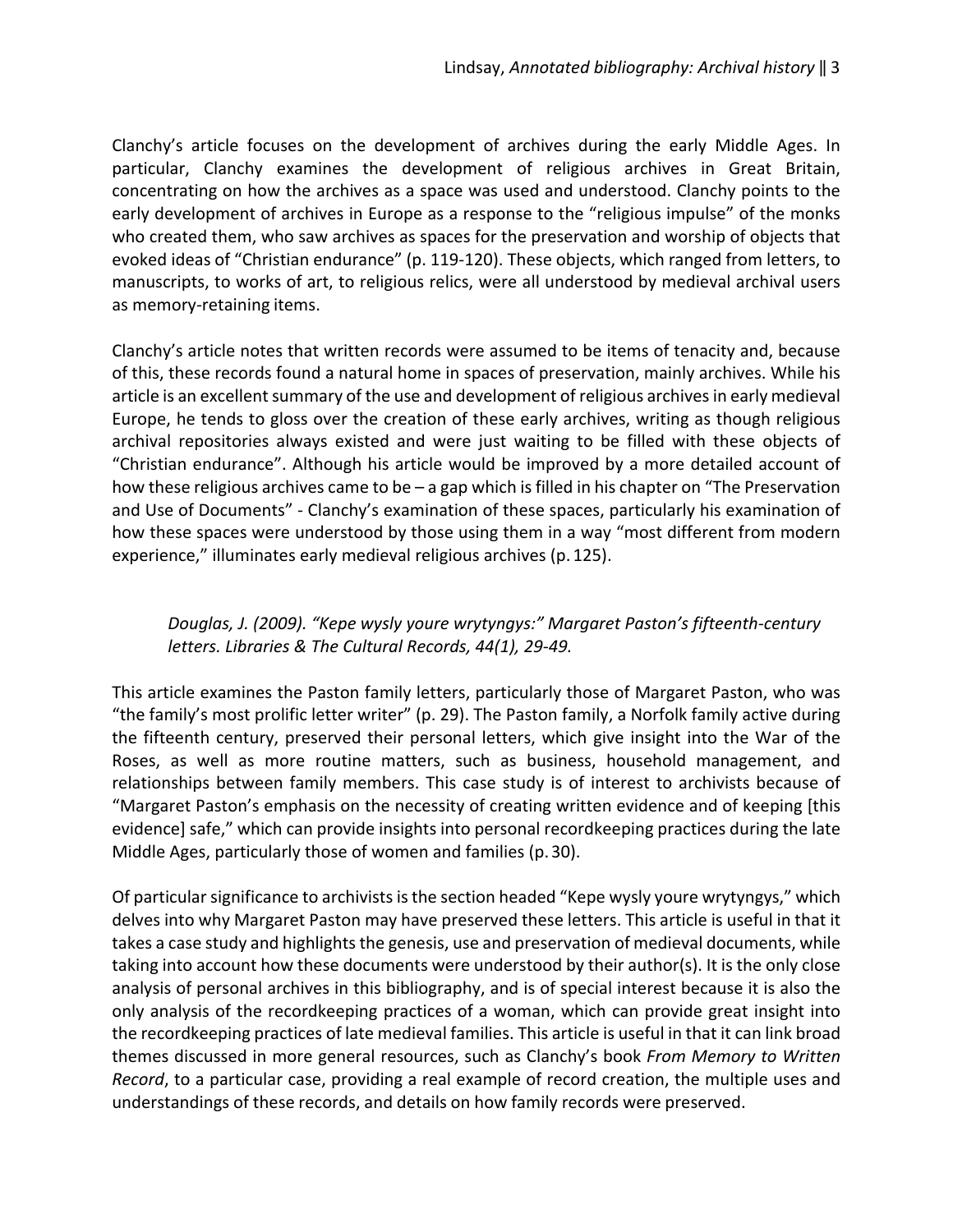## Duchein, M. (Winter 1992). The history of European archives and the development of the *archival profession in Europe. American Archivist, 55, 14-25.*

Duchein's article offers several sections that relate to archives within the Middle Ages; these are "The Origins of Archival Practice in Europe" and "The Creation of the First Great Repositories." These sections give readers an introduction to the creation and evolution of archives within Medieval Europe. Duchein's article begins by outlining the use of medieval archives, and then gives an account of the development of both early modern and modernarchives.

Duchein's outline is useful in that it both provides readers with an understanding of the theories by which pre-modern archives were governed (the use of records in archives as legal evidence, for example), but also outlines the archival theories that developed after the late Middle Ages (the use of Archival Science, the principle of Provenance, etc.). Duchein's outline clearly provides the full picture of the development of archives in Europe, neatly outlining the events that occurred during the Middle Ages. Duchein also highlights the fact that there is no single history that provides the full picture of all European archives; as Duchein notes "each European country has followed its own path of archival development," making each European country's archival history unique (p. 14). This is a good reminder to readers, as many other generalizing sources do not speak to the differences in European archival developments, but rather only to the similarities. The case studies examined in this bibliography prove Duchein's point; while general themes can be picked out, the development of archives depends on the region and the time period (a topic touched on in Head's article), as well as the type of archive (a topic touched on in Douglas's article).

## Duranti, L. (Fall 1994). Medieval universities and archives. Archivaria, 38, 37-44.

Duranti's article demonstrates that all European medieval universities present a similar pattern in regard to their archives. This pattern, taken from an examination of universities in Italy, France and England, notes that university archives preserved no official university records until the end of the Middle Ages. Duranti notes that before this time, the university archives preserved only "individual statutes, grants, privileges, charters, and deeds, mostly copies, mixed up with seals, money, and other goods and valuables" (p. 40). The reason for this, Duranti notes, is because universities were not "invested with sovereign power," meaning that universities did not have the power to "endow their records with faith and credit" (p. 42). Instead, other powerful bodies, who did have the authority to grant records with the property of evidence, were given university records. Therefore, university administrative records created before the late Middle Ages can often be found in city archives or church repositories.

Duranti's examination of university archives in the Middle Ages gives readers insight into the particularities of university archives, and provides an explanation for the dispersal of important university records. Her examination of universities in the Middle Ages also presents readers with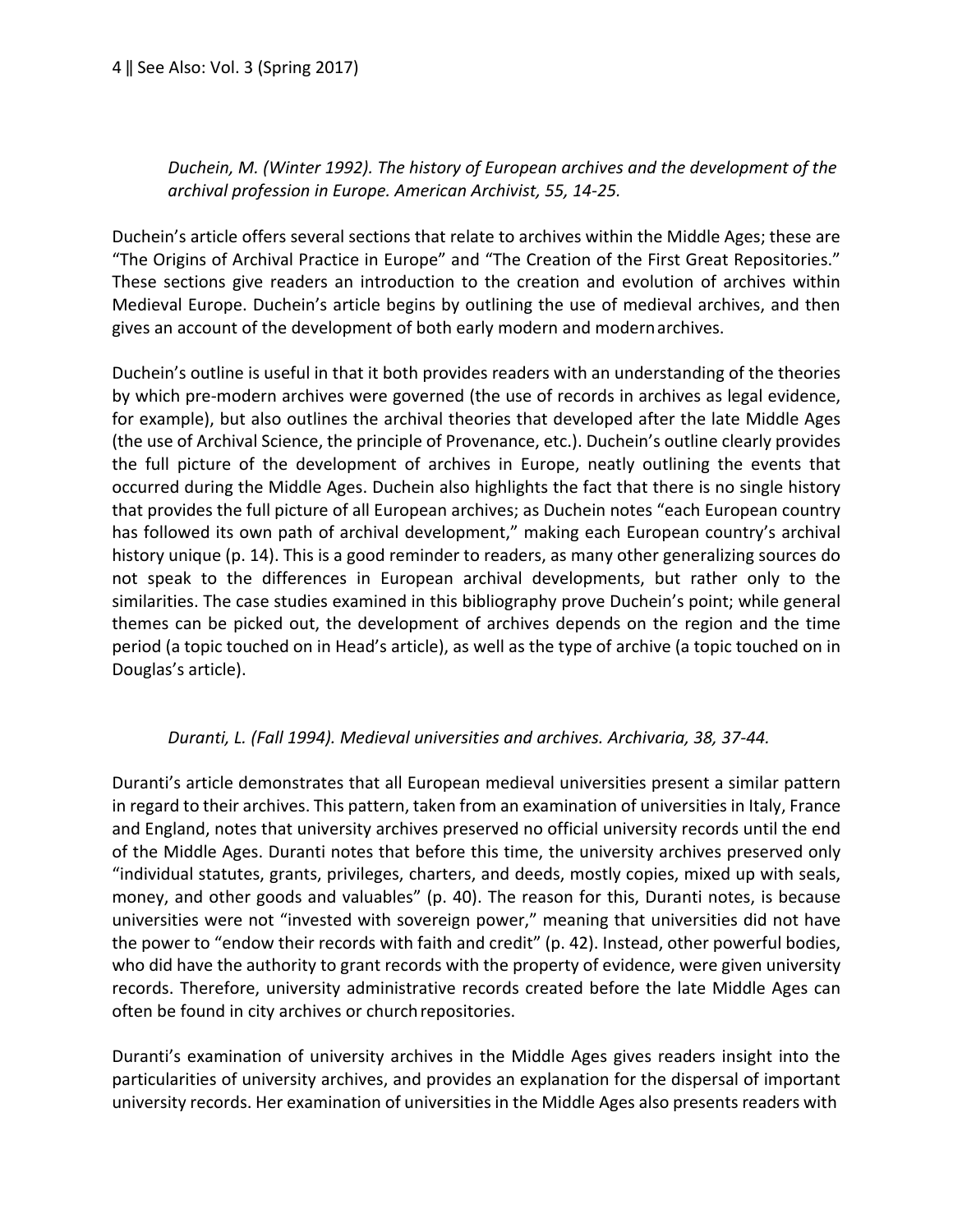an understanding of the ways in which archives were perceived during that time. Similarly to Clanchy's article, Duranti's piece would have been more informative had it included a brief explanation of the creation of these medieval university archives; however, her article helps to illuminate how medieval university archives were understood, and how the use of these spaces differed from modern use.

## *Head,* R. (2016). Configuring European archives: Spaces, materials and practices in the differentiation of repositories from the late Middle Ages to 1700. European History *Quarterly, 46(3), 498–518.*

This article provides both a case study of recordkeeping in medieval Germany and an overview of the changing ways in which archives were used during the late Middle Ages. Head examines archives in Germany after 1400, with a particular focus on the ways in which recordkeeping practices changed after 1500, and the result of that on the Hapsburg administration. Head focuses on the use of established medieval archives, and the development of registries of informational records during the end of the Middle Ages. Head examines the differentiation of these two archival spaces, one space being historical (archives of historical documents) and one being administrative (state recordkeeping repositories).

Head's article is a useful examination of the differing spaces of archives in the late Middle Ages, providing the reader with an investigation of the use of historical archives during this period, as well as an investigation of the development of administrative repositories. Head's case study (German archives, and their development from 1400-1500) is also a useful reference point, as it provides readers with a case that reflects the development and use of archives in continental Europe. The article is a helpful resource to give readers an understanding of the events occurring in archives during the end of the Middle Ages, while also providing perspective on how archives continued to develop in early modern Europe.

## *Ketelaar, E. (September 2010). Records out and archivesin: Early modern cities as creators*  of records and as communities of archives. Archival Science, 10(3), 201-210.

Ketelaar's article discusses the use of recordkeeping in medieval cities, arguing that making a distinction between archives and records cannot be considered historically valid. Ketelaar states that the records preserved in European medieval cities are archives, and that medieval city archives can likewise be considered records. Ketelaar examines a number of cities in Europe (focusing on England, Ireland, Germany, and Italy), examining the growth of their city records during the  $11<sup>th</sup>$  century. In particular, Ketelaar observed that during the  $12<sup>th</sup>$  century notaries and civic institutions took over creating and archiving records for communities; prior to this period, most records had been created and preserved by religious institutions.

Ketelaar's article can be best understood when read in conjunction with Clanchy's article, as it explains why Clanchy's religious archives collected the very specific religious materials that they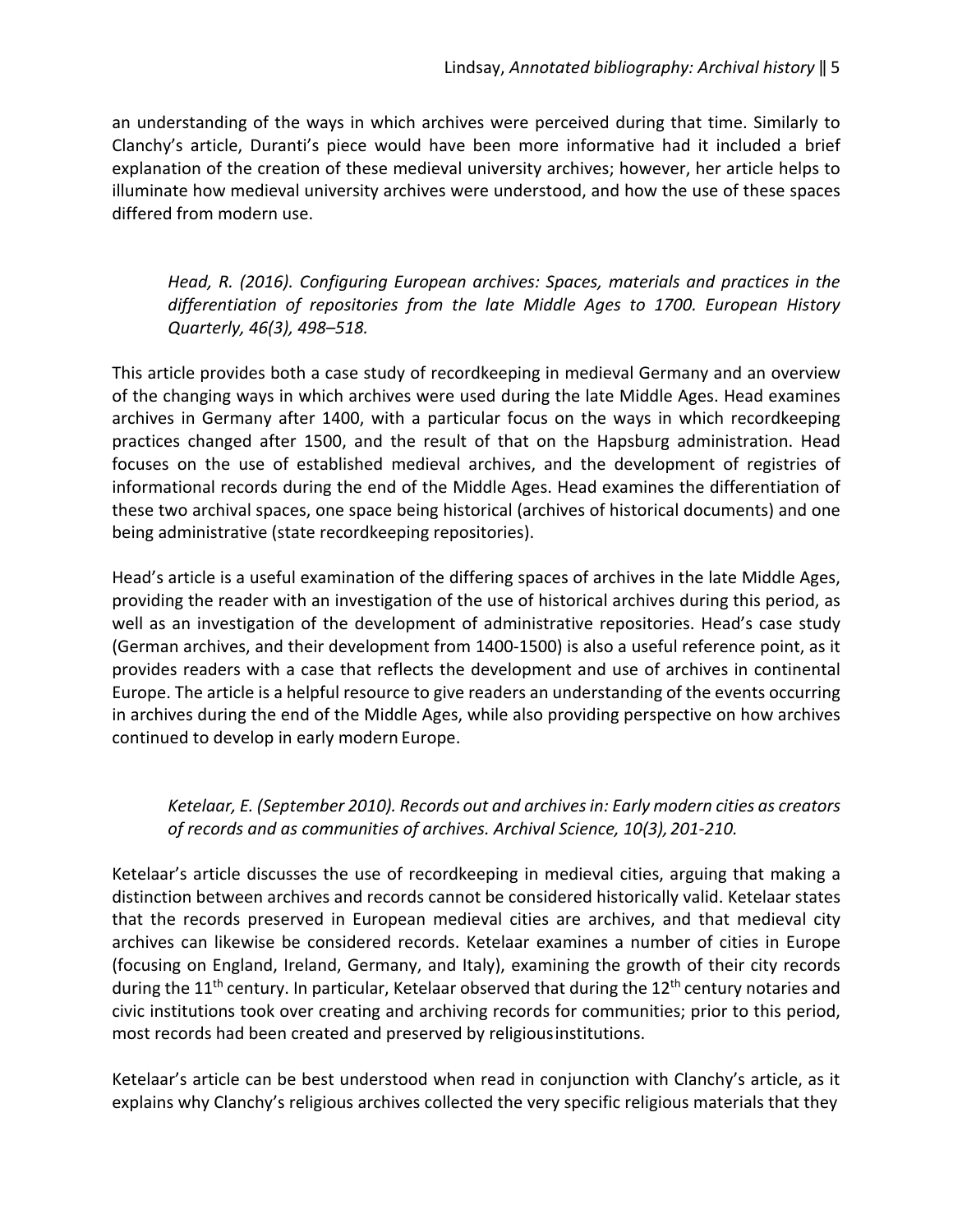#### 6 || See Also: Vol. 3 (Spring 2017)

did; after the  $11<sup>th</sup>$  century, city and community records were, in many places throughout Europe, being collected by civic archives. Ketelaar's article is useful for exploring how civic archives differed in material from personal, religious, or university archives. Ketelaar's focus on how civic records acted as symbols, often read aloud in public spaces in order to affirm citizens' shared identity, further enhances the reader's understanding of the complex ways in which records and archives were used during the Middle Ages. Ketelaar's article is a reminder to readers that, while other types of records were often private, sealed or restricted in access, as we have seen from our case studies on religious (Clanchy), personal (Douglas) and university records (Duranti), civic records often publicly acted as "centerpiece[s] of civic ritual," confirming medieval citizens "as members of a textual community" (p. 207).

#### Lee, K. R. (2010). The role of Buddhist monks in the development of archives in the Korean *Middle Ages. The American Archivist, 73, 61-81.*

Lee's article compares the roles of Buddhist monks in medieval Korea to the roles of Christian monks in medieval Europe, and their similarities and differences in their part in creating and using archives. Lee argues that, due to the political differences between medieval Korea and medieval Europe, Buddhist monks played a larger role in the development of Korean archives than the Christian monks did in the development of European archives. Lee notes that, because Buddhist monks in Korea were a part of a bureaucratic state system, "the likes of which would not exist in Europe for centuries", these monks were essential to the management of both secular and ecclesiastical archives (p. 78).

Lee's article is an excellent resource which aims to lessen the Eurocentric focus of archival history. While many of the sources on this list speak of archival history as distinctly European, Lee's article reminds readers that archives have existed and flourished outside of Europe, and that archives and recordkeeping are a global phenomenon. Lee's article does recognize the Eurocentric focus of archival history, providing not only an account of medieval Korean archives, but comparing these archives to those run by European Christians. Lee's article is a useful resource when read alongside Clanchy's article, as it allows readers to highlight the differences between the creation and management of religious archives during the Middle Ages.

#### *McCrank, L. J. (1993). Documenting reconquest and reform: The growth of archives in the medieval crown of Aragon. The American Archivist, 56, 256-318.*

McCrank's article on the growth of archives in medieval Aragon provides a case study of the High Middle Ages in Spain, focusing on the development of archival management systems in archives and records centres. While many people equate the creation of "modern" archives with the formation of nation-states, McCrank argues, using medieval Aragon as an example, that the creation of "modern" archives as we currently know them can be traced back to medieval Europe. Medieval Europe (specifically medieval Argon) is where archivists can begin to see an "institutionalization" and increasing specialization of archives (p. 256).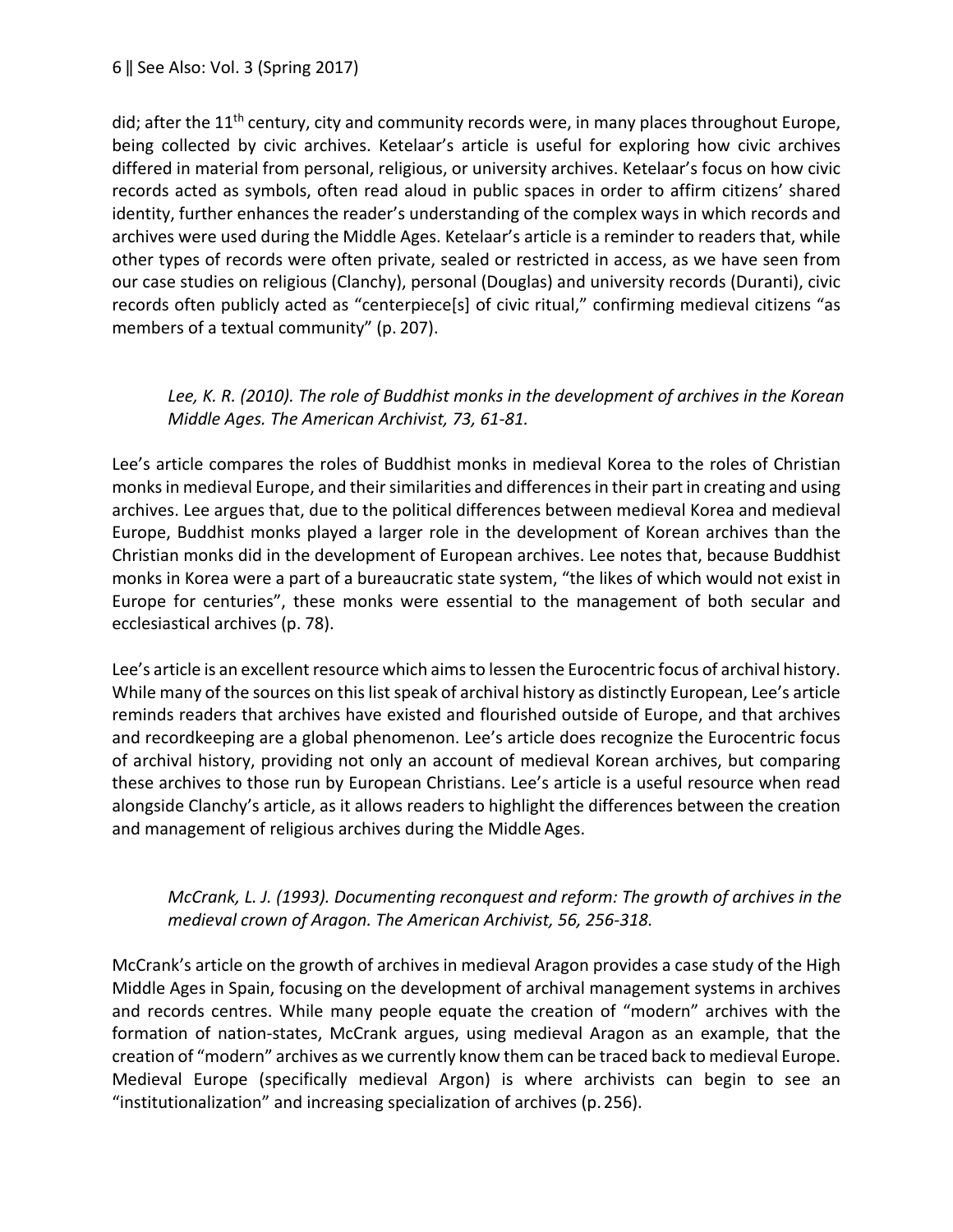McCrank's article is a close examination of the creation, development and use of archives in Aragon. Because McCrank's article delvesinto detail, readers are provided not only with a general history of medieval archives in Aragon, but also with an account of how these archives were managed, the physical location of the archival repositories, and what kinds of items were considered archival. As with other articles with a narrow focus, such as Clanchy's and Lee's articles, McCrank's case study is useful in providing a reference point for understanding the more general histories offered by Head and Duchein. Furthermore, McCrank's article offers additional proof of Ketelaar's claim that, after the  $11<sup>th</sup>$  century, historians saw "the creation of centralized, funded, and professionally maintained public archives" (p. 298). McCrank also speaks to the creation and use of a number of new archival tools created by the archival system in Aragon, providing more context for Sherwood's article, which references the same system as being used by inquisitors.

#### Posner, E. (1972). Archives in medieval Islam. The American Archivist, 35, 291-316.

Posner's article examines the creation and use of archives in medieval Islam. Posner, acknowledging that there is a "serious gap in the history of archives," attempts to fill in this gap through an examination of archives in Islamic territories between the seventh century and the fall of Constantinople (p. 292). Posner focuses on secular state archives, examining how these archives were managed in medieval Islam.

Posner's article, much in the same way as Lee's, acknowledges the overwhelming Eurocentricity of archival history, and offers this perspective with the hope of lessening the Eurocentric understanding of medieval archives. Posner's article does not delve far into details regarding specific Islamic territories, but rather offers a general picture of the Islamic medieval world. This generalized picture, however, causes the article to veer close to Orientalism, often referring to Islamic territories as a vast homogeneity, when in reality these spaces spanned three continents and almost certainly contained a large variety of different archival knowledge and use. However, Posner's article is nonetheless an important piece to understanding the global complexities of medieval archival history, and does offer the reader a rare example of a non-European focus in the history of medieval archives.

#### *Sherwood, J. (2012). The inquisitor as archivist, or surprise, fear, and ruthless efficiency in the archives. The American Archivist, 75, 56-80.*

Sherwood's article examines the ways in which archives were used by inquisitors during the High Middle Ages. Sherwood focuses on how inquisitors used new archival technologies to "uncover hearsay, lies and evasions" (p. 56). Sherwood, by looking at the archives of inquisitors, examines how their records became tools for the Medieval Inquisition; in particular, she examines how the improved searchability of inquisitor archives allowed inquisitors to more easily compile evidence and uncover old crimes.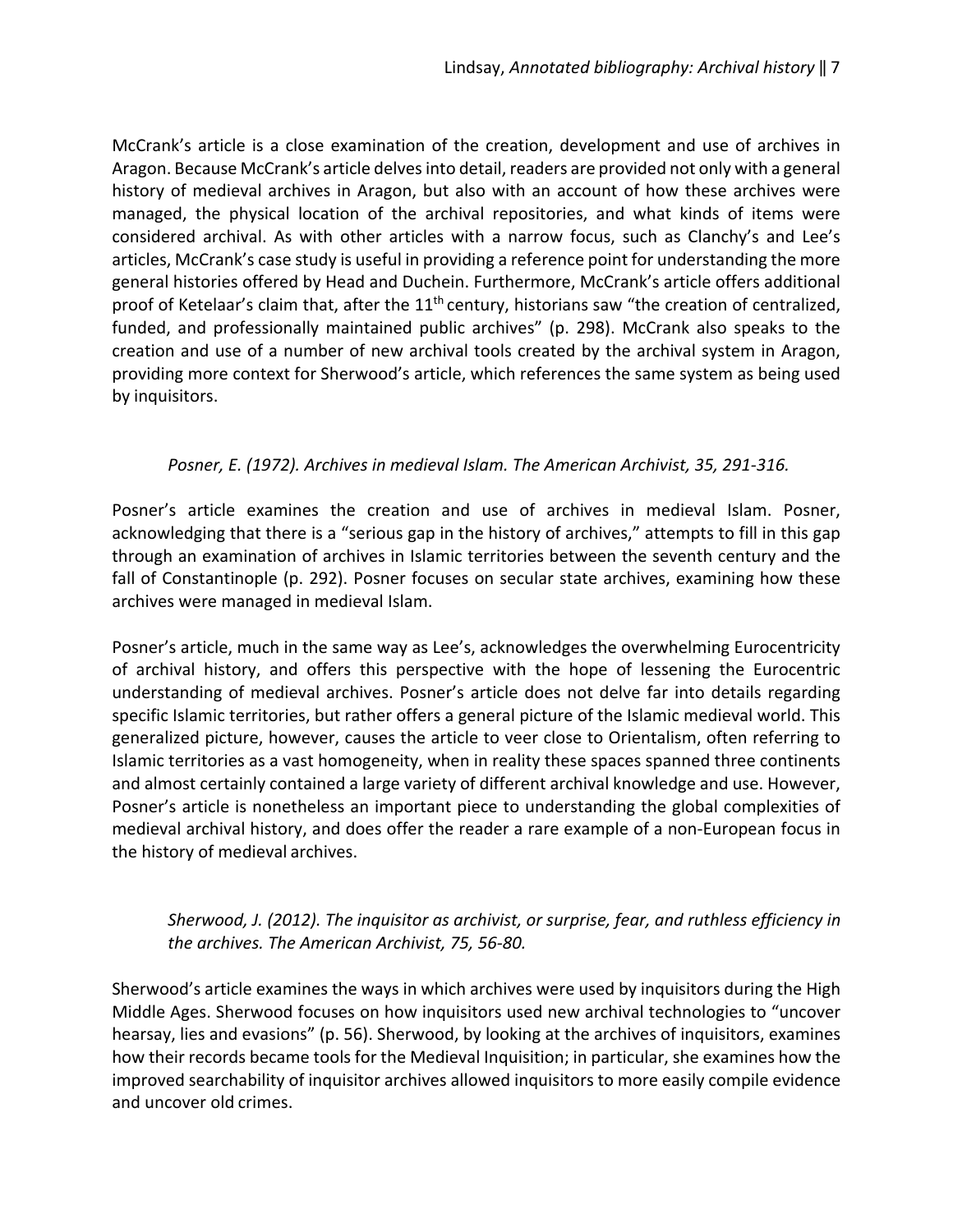Sherwood's article is an interesting testament to the effects that the improved archival tools referenced to by McCrank had on the medieval persons' understanding of the power of records. Significantly, Sherwood notes the changes that occurred during the  $11<sup>th</sup>$  century, where documents began to be understood as "written records" rather than symbols of social "memory" (p. 58), a theme also discussed by Teuscher, Ketelaar, and Brown. Sherwood's article is an interesting case study of the development of a very particular kind of ecclesiastical archive, which provides the reader with a greater understanding of the relationship between records, the medieval church, and power.

## Teuscher, S. (September 2010). Document collections, mobilized regulations, and the *making of customary law at the end of the Middle Ages. Archival Science, 10(3), 211-229.*

Teuscher's article describes the ways in which medieval archives were organized, focusing on the late Middle Ages in Switzerland, and examining how the organization of archives changed. Teuscher argues that, during the late Middle Ages, records began to be understood in relation to their contexts (ie. in relation to other records), and there was a shift away from viewing documents only as symbols of past testimony. The shift in how records were understood fundamentally changed the ways in which archives were organized. Teuscher's article gives an overview of the ways that archives were arranged during the early and High Middle Ages, comparing this organizational style to the changes encountered in the late Middle Ages.

Teuscher's article is significant in that it is the only resource on this list that provides a detailed examination of how archives were being physically organized throughout the Middle Ages. Furthermore, Teuscher's article also powerfully demonstrates changes in how medieval laypeople understood archives, which is supported by Brown and Ketelaar's articles. Teuscher not only discusses a shift in the ways in which records were understood (from documents acting as symbols of local social memories to documents acting as part of a larger documentary context), but also how these changes affected the physical nature of the archives. Readers will find, however, that Teuscher neglects to specifically define the kinds of archives in which these changes occur. While readers can presume from his case studies that Teuscher's focus is on ecclesiastical and civic archives, the author does not make clear what kinds of archives experience this change.

*Caitlin Lindsay is a second-year student completing her master's degree (a Dual Master of Library*  and Information Studies and a Master of Archival Studies) at UBC. She is interested in the intersection between social justice in archives and libraries, accessibility of information, and *digitization.*

#### *Copyright Notice*

All authors in See Also: retain full copyright of their material.